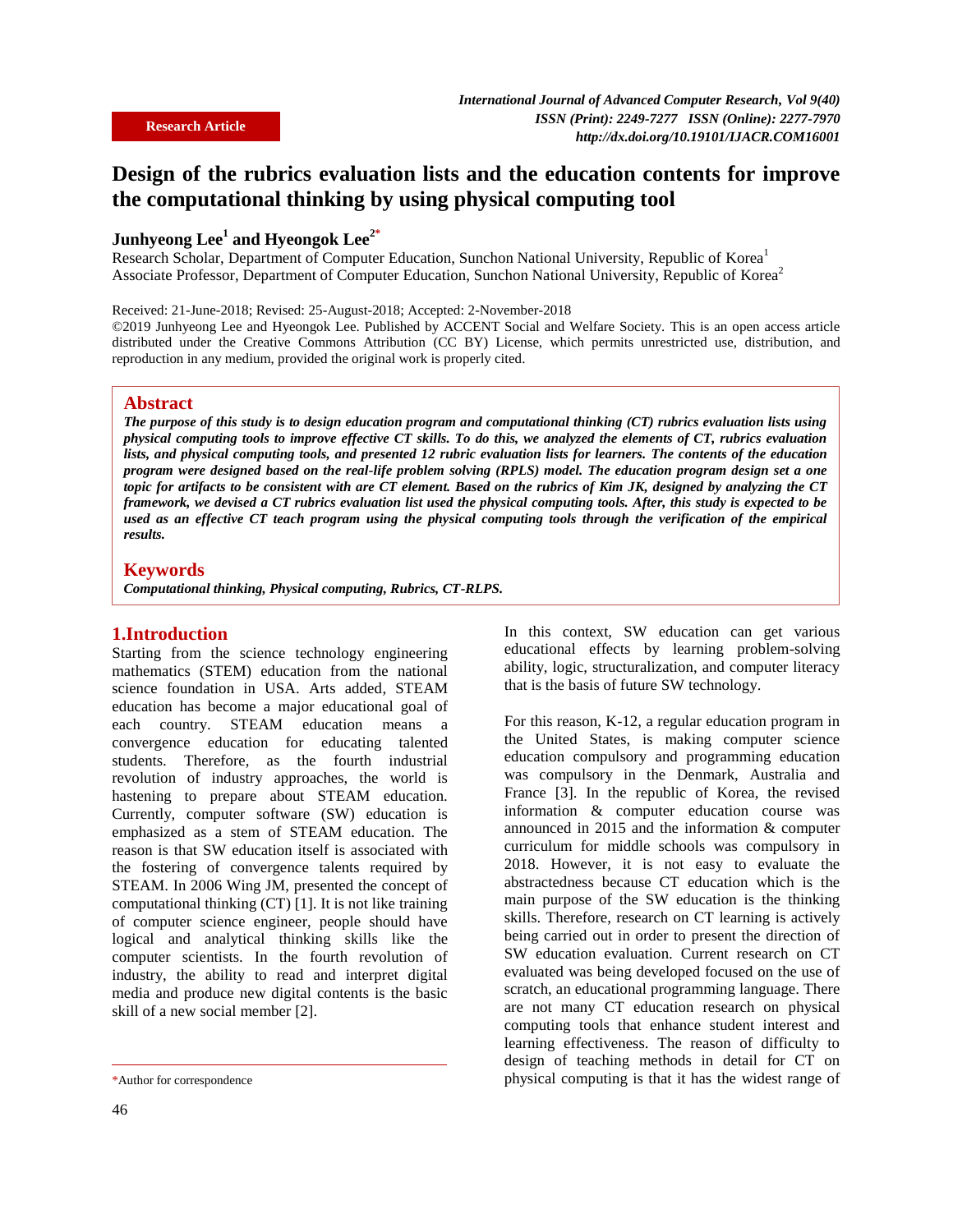physical computing tools and the definition of physical computing tools for CT education is unclear. In CT education, it is generally forced on Arduino, one of the educational tools of physical computing tools. Therefore, for the improving the effectiveness of SW education, CT education program using physical computing tools based on CT training model and framework is needed. This research is analyzed using physical computing tools to make effective education for CT ability improvement. And plan to design a CT training program using physical computing tools based on the CT rubric evaluation list and CT education model. Therefore, in order to enhance the effectiveness of SW education, CT education program using physical computing tools based on the CT framework teaching model is needed. The purpose of this study is to analyze the physical computing tools and CT elements for effective to improve CT competence.

**Table 1** CT framework of Brennan and Resnick

For this purpose, it is based on both the rubrics list and selected CT education models. We plan to design a CT education program used physical computing tools. In this study, we analyzed the CT element and rubric evaluation in the following order. First, the CT elements are analyzed and defined. Second, we select a physical computing tools suitable for CT education. Third, analyze rubrics evaluation lists for CT education. Fourth, we will design new rubrics evaluation lists using physical computing tools by applying physical computing tools and rubrics evaluation lists. Fifth, we will design to the CT education program based on new CT rubric evaluation.

## **2.Theoretical background**

## **2.1CT elements and rubrics evaluation**

About CT elements, Brennan and Resnick [4] have developed a CT evaluation framework as shown in *Table 1.*

| <b>Computational concepts</b> | <b>Computational practices</b>   | <b>Computational perspectives</b> |  |  |
|-------------------------------|----------------------------------|-----------------------------------|--|--|
| •Sequences                    | •Being incremental and iterative | •Expressing                       |  |  |
| $-L$ oops                     | • Testing and debugging          | •Connecting                       |  |  |
| •Parallelism                  | •Reusing and remixing            | •Questioning                      |  |  |
| •Events                       | • Abstracting and modularizing   |                                   |  |  |
| •Algorithms & procedures      |                                  |                                   |  |  |
| •Conditionals                 |                                  |                                   |  |  |
| •Operators                    |                                  |                                   |  |  |
| •Data                         |                                  |                                   |  |  |

Bort & Brylow [5] presented a Rubric for measuring CT. The ten basic CT elements of the Computer Science Teachers Association (CSTA) presented in *Table 2* were evaluated on three scales. CSTA of the United States, International Society for Technology in Education (ISTE), and the College Board (CB) and National Science Foundation (NSF) are presented: detailed components of CT follow. In CSTA & ISTE, 10 CT elements were divided into three stages and evaluated.

#### **Table 2** Elements of CT

| <b>CSTA &amp; ISTE</b> |                                   |  |
|------------------------|-----------------------------------|--|
| •Data collection       | •Automation                       |  |
| •Data analysis         | •Algorithm & procedures           |  |
| •Data representation   | •Simulation                       |  |
| •Problem decomposition | •Paralleization                   |  |
| •Abstractions          | •Connection to order fields       |  |
| <b>CB &amp; NSF</b>    |                                   |  |
| •Connecting computer   | •Analyzing problems and artifacts |  |
| •Creating computer     | •Communicating                    |  |
| •Artifacts             | •Collaborating                    |  |
| •Abstractions          |                                   |  |
| Selby& Wollard         |                                   |  |
| •Algorithmic thinking  | •Generalization                   |  |
| •Decomposition         | •Abstractions                     |  |
|                        | •Evaluation                       |  |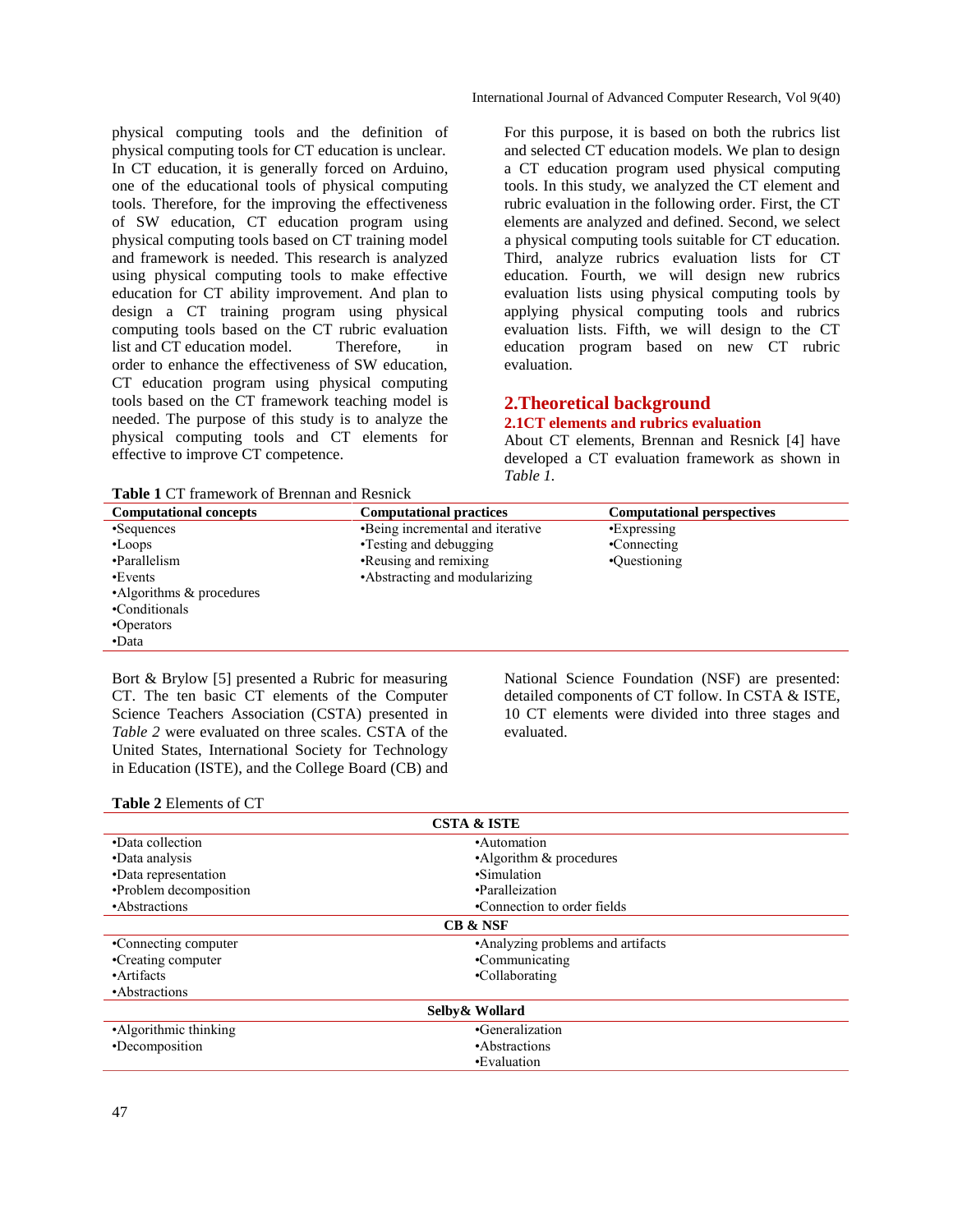Junhyeong Lee and Hyeongok Lee

Then in 2017, Kim JK, based on the learning objectives of computational thinking practices in the AP computer science principles curriculum framework of CB. He proposed improved rubric evaluations through abstraction and configuration classification of artifacts [6].

As a result of the research about *Table 3*, it was confirmed that we obtained the ability to solve the computing problem through the proposed Rubric evaluation item. In this research, learners showed errors in data conversion in *Table 3* P1. The conversion of a data type from a computer differs

from the unit that the computer handles according that we routine to the integers and decimal fraction. It is a common error of a novice programmer.

We confirmed that there is an error in the final output, in the process of integrating and verifying the modules in the collaborative process of *Table 3* P4. This is because the names of variables and functions used by learners are different from the integrated part of the result. It is necessary to supplement the theoretical lessons to the integration of the outputs and testing.

|  |  | <b>Table 3</b> Kim JK (2017), proposed rubrics evaluation lists |
|--|--|-----------------------------------------------------------------|
|--|--|-----------------------------------------------------------------|

| CT                        | Category                            | <b>Sign</b>    | <b>Rubric evaluation lists about CT</b>                                                                                                                                                                                                                        |
|---------------------------|-------------------------------------|----------------|----------------------------------------------------------------------------------------------------------------------------------------------------------------------------------------------------------------------------------------------------------------|
| Abstracting               | Connecting computer                 | P <sub>1</sub> | 1. Understanding data representation and transform<br>encoding<br>techniques<br>2. Abstract logical<br>symbol semantics and real-world<br>logic<br>representation<br>3. Understand the types, principles, and necessities of data structures<br>and operations |
|                           | Analyzing problems<br>and artifacts | P <sub>2</sub> | 1. Understanding the types and functions of control flow commands<br>2. Divide and represent problems and define and modularize modules<br>3. Identify the patterns, logic and skills needed to solve the problem                                              |
|                           | Communicating                       | P <sub>3</sub> | 1. Understanding abstract symbols to express problem-solving<br>process                                                                                                                                                                                        |
|                           | Collaborating                       | P <sub>4</sub> | 1. Reduce troubleshooting costs for parallel<br>processing<br>and<br>collaboration                                                                                                                                                                             |
| Artifacts<br>(Automation) | Connecting computer                 | P <sub>1</sub> | 1. Valid constants and types according to data type<br>2. Use Boolean expressions with valid logic and syntax<br>3. List and dictionary definition, operation                                                                                                  |
|                           | Creating computer artifacts         | P <sub>2</sub> | 1. Control flow using condition and loop<br>2. Modular programming using functions and arguments<br>3. Creating arithmetic, logic, comparison and regular expressions                                                                                          |
|                           | Communicating                       | P <sub>3</sub> | 1. Reflection of modeling code for problem solving of abstract code                                                                                                                                                                                            |
|                           | Collaborating                       | P <sub>4</sub> | Module creation and integration testing through collaboration                                                                                                                                                                                                  |

In addition, structural programming is not smoothly implemented in the modularization part through function definition. These errors can be suggested improved by supplementing teaching and learning methods. Therefore, we made additional chapters on simulation and collaboration.

Using the cronbach's alpha coefficient, J.K. Kim tested reliability was verified in 0.73 and Abstracting for artifacts and 0.8.

## **2.2Concept of physical computing**

Physical computing, Prof. Dan O 'Sullivan and Prof. Tom Igoe, taught Interactive physical systems in the interactive telecommunications program, a graduate program at New York University, and categorized the technical forms of physical computing into four categories [7].

Physical computing expresses that inputting information in a way that senses physical signals such as sound, motion, light, heat and etc. instead of input methods such as a keyboard or a mouse. To do this, physical computing uses a microcontroller to control the digital input, the digital output, the analog input, and the analog output. When any physical input is received from the user, it outputs the result to the user in digital or analog method. Physical computing has the advantage of being able to access digital media in a variety of ways, even for those unfamiliar with computers.

#### **2.3Education model for CT education**

Seiter & Foreman's progression of early computational thinking (PACT) model is often used in domestic evaluation studies. The learner's scratch output was evaluated as evidence variables, design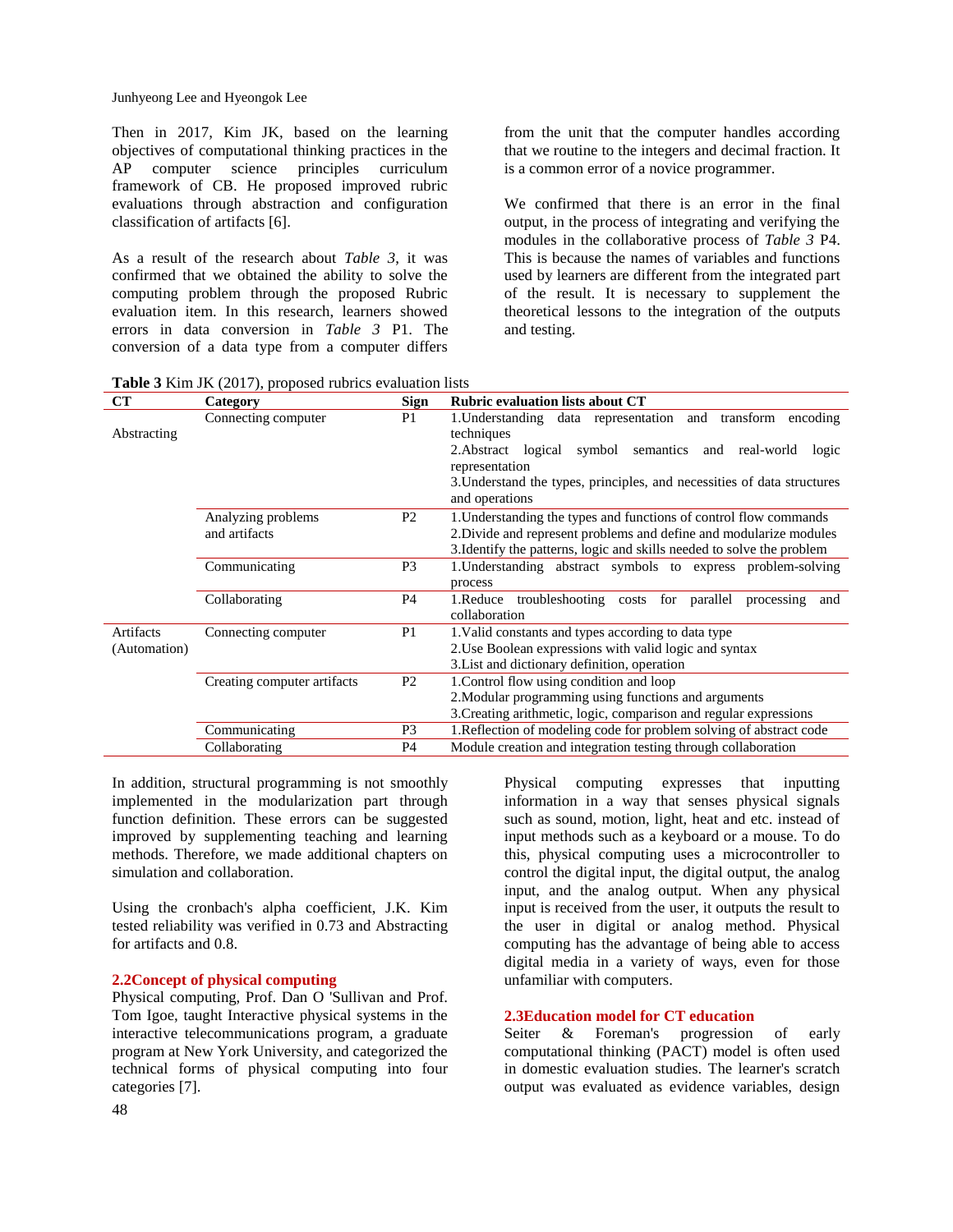pattern variable and computational thinking concepts [8].

In 2016, Sung YH, presented a CT-SPI model to improve the computing thinking ability. To internalize using an Arduino to learner internalize the CT element constructing construct the system thinking, prototyping, and interaction order [9].

In 2017, Lee CH, has developed the computational thinking-based real-life problem solving (CT-RLPS) model for software education [10]. The CT-RLPS model consists of three stages: problem analysis and decomposition, design and implementation. His research is to educate computing thinking by applying sub-elements of each step to real life problems. The contents are shown in *Figure 1*. In this paper, CT education curriculum that uses physical computing tools, based on CT-RLPS, was designed.



**Figure 1** CT-RLPS model

#### **3.Contents**

## **3.1CT education elements elicitation: based on rubric evaluation lists uses physical computing tools, for improving CT**

For CT education improvement, it is necessary to summarize abstract concepts and express them in physical computing tools to solve problems. The contents are as follows, which is based on the Brennan & Resnick framework for CT evaluation using physical computing. Then we applied the rubrics suggested elements of Kim JK to reconstruct the existing CT element and set the CT element. The rubrics lists designed were reviewed by three experts. The final rubric was determined through a questionnaire.

- 1. Must be expressed in the physical computing tools after analyzing in the real world of abstract data.
- 2. It must be available tools of transforming and expressing data types.
- 3. To solve the problem, it should be able to understand and written the abstract concept through the tools.
- 4. For the purpose of parallel processing, it should be able to understand and express the concept of shortening the cost of problem solving, through parallelization in the tools.

Also, for CT enhancement training, the physical computing tools should be able to implement the automatic resolution of the problem and be capable of logical and iterative sequential configuration.

- 1. Transformation between data and data error correction according to the format of data must be expressed or understandable.
- 2. Apply correct logic and grammar usage so that the results can be verified in the tools.
- 3. Should be able to see the results of the operation, according to the data structure using lists, definitions, and operations.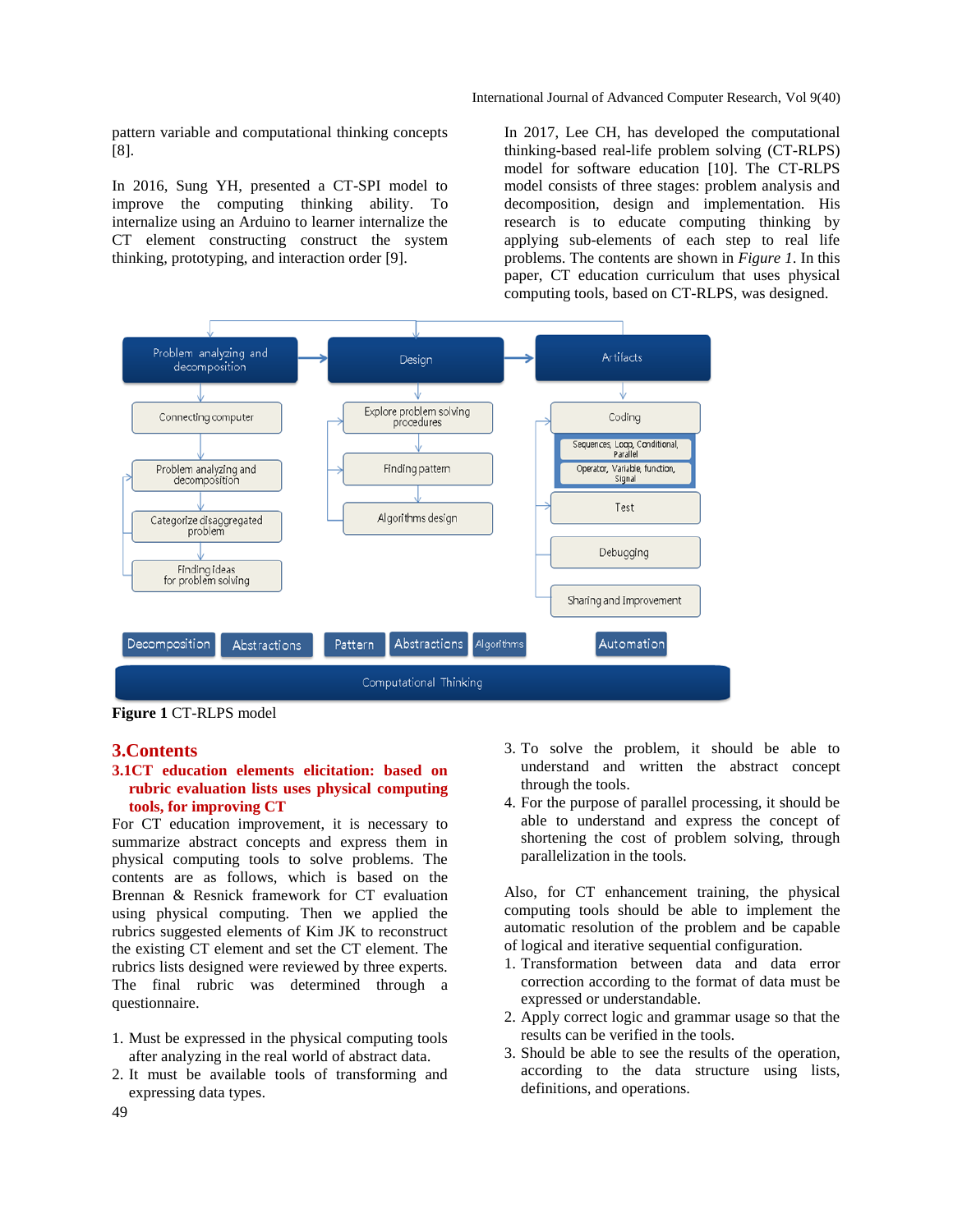Junhyeong Lee and Hyeongok Lee

- 4. Should be able to express the flow of control by using conditions and loops.
- 5. Should be possible to express and implement modularization using functions.
- 6. The solution of the problem should be able to be understood or expressed by the code writing flow and commands, and the modular expression should be possible by dividing the problem. Functions related to problem solving should be able to be expressed in logical order.
- 7. Automated module and logic, grammar must be running concurrently in parallel.

## **3.2Select of physical computing tool for CT improving**

Arduino, one of the representatives, physical computing tools used in CT education is actively used in CT education because of its advantage that it can be easily programmed without electric and electronic expert knowledge.

However, it has a disadvantage that CT learners take more time in Arduino circuit design and assembly than actual CT learning. Therefore, in order to be effective CT education using physical computing tools, there are studies on diverse physical computing tools. And because of this reason's various companies are developing and education selling tools for CT education. *Table 4* shows the physical computing tools based on the Arduino. Corp.Makeblock's m-boot simplifies circuit and wire connections, made in China. The sensor board of the ENTRY education center, which was created for education by adding input/output sensors mainly used in CT training, made in Korea. Based on Arduino, integrated hardware platform named coconut equipped the input and output devices and motors, made by corp. Huintech in Korea.

Based on the Arduino, each company added essential functions to make it easier for learners to learn CT, added circuitry and Bluetooth capabilities so that the learners did not spend unnecessary time on circuit design and data upload / download.

Organizing CT education program using coconut from corp. Huintech which is a robot-type tool with a motor to facilitate instant expression and understanding of modularization and parallelization, which is one of the components of CT.

**Table 4** Physical computing tools-based arduino for CT teaching



A number of similar physical computing tools have been developed. In a typical computer environment, simple software installation enables immediate CT training. Applications corresponding to tablets or smartphones are also provided. Therefore, learners can make CT learning more interesting, fun and easy.

## **4.Result**

The following CT-RPLS model education program was proposed based on the rubric evaluation items based on the CT education elements. The CT curriculum of the activities, education curriculum and the activities, education contents of the secondary information curriculum are composed of simpler sorting tasks and corresponding CT elements among them. There is a need to provide an organic and systematic context flow between the electronics prototyping lab (EPL), the physical computing paradigm, and the algorithm design used for CT learning. The CT components of CSTA & ISTE are organically thought out for the problems to be solved: data collection, data analysis, data representation, problem decomposition, abstraction, algorithms and procedures, automation, simulation and parallelization. In order to improve the CT, the physical computing utilization education program design is shown in *Table 5*. The education design should be conducted on a 12-week basis for two hours a week. Do not perform separate artifacts for each chapter. In order to produce one security robot, we have taught for 12 weeks. Each step has an organic relevance for the final output, and finally, each stage feedback is possible and CT learning can be achieved by completing integrated education.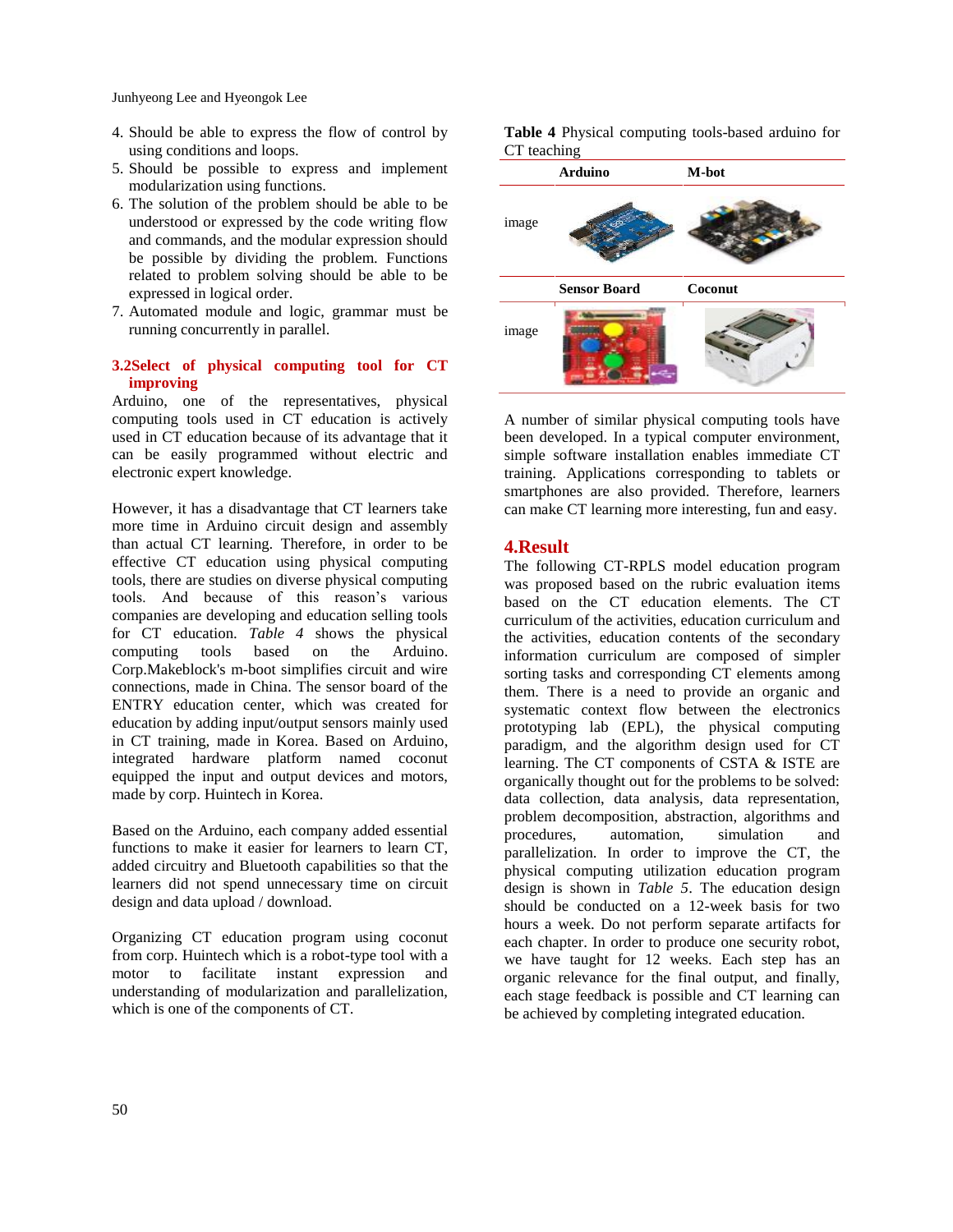The CT framework of Brennan & Resnick presents the conceptual domain of CT and Kim JK proposed rubrics evaluation lists presented the rubric evaluation direction of CT. CT education is a convergent model of education, where problem solving and disassembling, design and abstraction, automation and implementation are linked to each other. The education must be made with connectivity and continuity between CT elements. Therefore, a training program and rubrics evaluation linked to integrated flow using direct the physical computing tool for the CT improves based on the CT-RPLS model is shown in *Table 6*.

**Table 5** Physical computing education program for CT improving

|                | <b>Chapter</b>                       | <b>Contents</b>                                                              | <b>CT Elements</b>            | CT-<br><b>RLPS</b>    |
|----------------|--------------------------------------|------------------------------------------------------------------------------|-------------------------------|-----------------------|
|                | Basic                                | Physical computing and CT basic                                              |                               | Problem               |
| $\overline{2}$ | Connecting computer                  | Development of security robot                                                | Data collection               | analysis<br>and       |
| 3              | Data analysis                        | Understand differences in representation by data type                        | Data analysis                 | decomposition         |
| 4              | Problem decomposition                | Problem resolution 1. Obstacle detection 2. LED 3<br>Sound                   | Problem<br>decomposition      |                       |
| 5              | Problems abstractions                | Configure action for problems solving                                        | Abstractions                  | Design                |
| 6              | Expressing of data                   | LED change according to sound                                                | Data presentation             |                       |
| $\tau$         | Problems parallelization             | Parallel configure action for problems solving                               | Parallelization               |                       |
| 8              | Problems solving<br>sequences        | lists and sequence structures creating                                       | Algorithms $\&$<br>procedures | Creating<br>artifacts |
| 9              | Conditionals and<br>loops<br>control | Operation set when obstacle is detected                                      | Algorithms $\&$<br>procedures |                       |
| 10             | Functions and<br>modularization      | function<br>Security<br>robot<br>action<br>creation<br>and<br>modularization | Automation                    |                       |
| 11             | Artifacts test                       | Determine the logic of abstraction is correctly<br>represented.              | Simulation                    |                       |
| 12             | Creating an integration<br>module    | Each function are operated parallel action                                   | Parallelization<br>simulation |                       |

**Table 6** Evaluation rubric items for CT: used physical computing tools

|                          |                                   | <b>Evaluation list</b>                                                                                                                                                            |
|--------------------------|-----------------------------------|-----------------------------------------------------------------------------------------------------------------------------------------------------------------------------------|
|                          | <b>Basic</b>                      |                                                                                                                                                                                   |
| $\mathfrak{D}$           | Connecting<br>computer            | Ability to collect real-life data elements for application to physical computing tools                                                                                            |
| 3                        | Data analysis                     | Possible to real-life data that can be handled by physical computing tools can be classified by data<br>type                                                                      |
| 4                        | Problem<br>decomposition          | Ability to decomposition: the problems can be into logical units form solving. The procedure to be<br>decomposition step by step                                                  |
| $\overline{\phantom{0}}$ | Problems<br>abstractions          | The problem expressing to solving, and understanding about the principles of modularized<br>partitioning                                                                          |
| 6                        | Expressing of data                | Whether data can be represented and transformed using variables or lists in physical computing<br>parish                                                                          |
| $\tau$                   | Problems<br>parallelization       | Simultaneous processing is performed between the operating structures of physical computing tool,<br>and synchronization is achieved through exchange of messages between objects |
| 8                        | Problems solving<br>sequences     | Whether code of correct logic that can be expressed in physical computing tool: initialization,<br>implementation of variable                                                     |
| $\mathbf{Q}$             | Conditionals and<br>loops control | Whether the correct logic conditions, arithmetic, comparison equations, functions, and control flow<br>to implement for problem solving behavior in physical computing tool       |
| 10 <sup>10</sup>         | Functions and<br>modularization   | Whether the can write about repetitive automation through physical computing tool                                                                                                 |
| 11                       | Artifacts test                    | Possible to check the operation result according to the data (parameter) possible through physical<br>computing tool                                                              |
| 12                       | Creating an<br>integration module | Whether the integration between functions and modules                                                                                                                             |